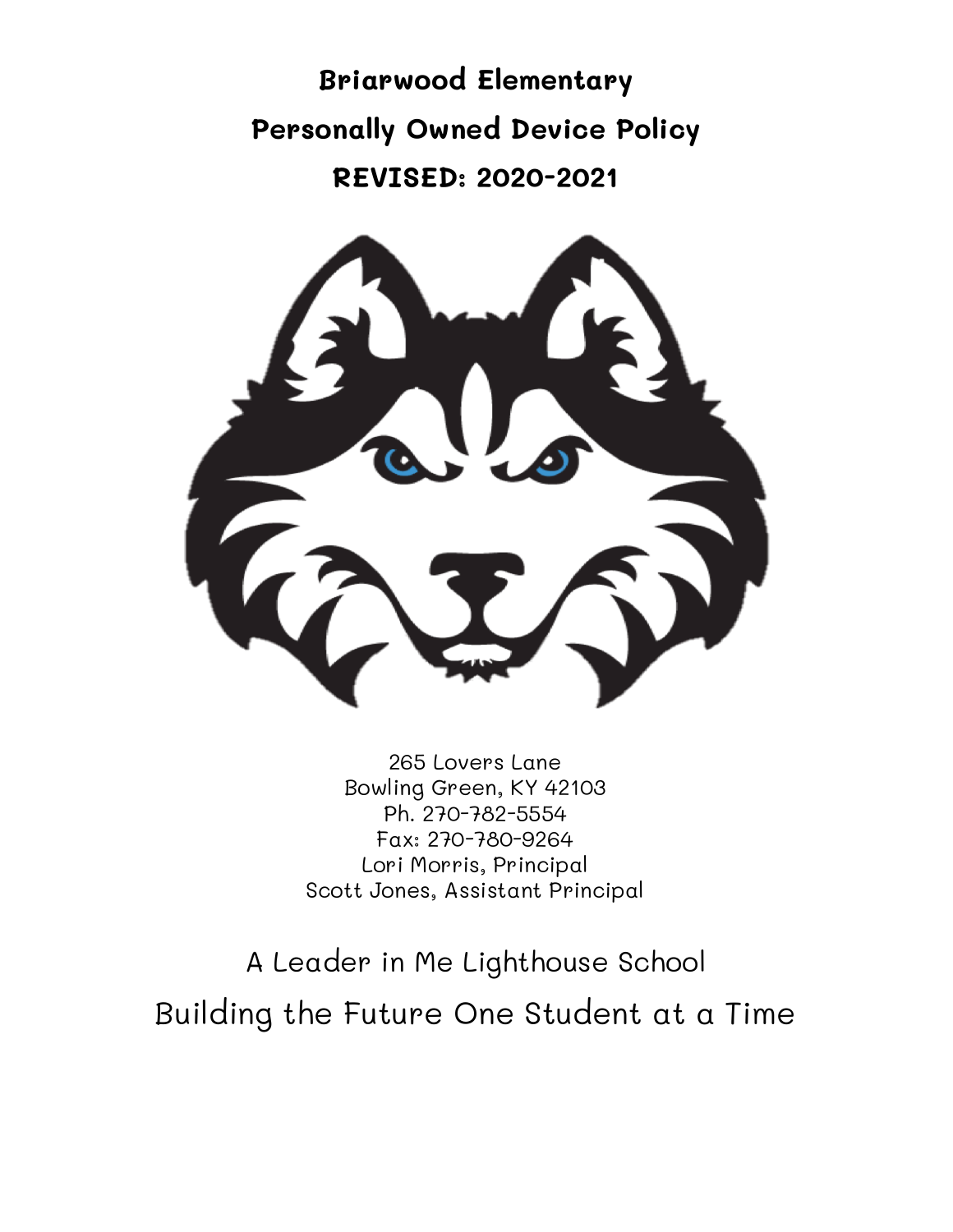### **Purpose**

Briarwood Elementary School (BES) students are striving to meet 21st century standards in alignment with the school vision of "Building the future, one student at a time." This plan allows for students to use their personally owned devices (PODs) as an instructional tool during the school day. This policy allows  $3^{\text{rd}}$ -6<sup>th</sup> graders to bring their personal devices to school for instructional use. Kindergarten – 2nd are allowed to bring their personal devices to school on specific days designated by the classroom teacher.

Briarwood Elementary is in compliance with the Children's Internet Protection Act

(CIPA) to ensure the safety of our students while using the Internet. We utilize a web content filtering solution as well as the Kentucky Department of Education firewall.

## **Allowed Devices**

In order to provide for the best learning experience and protect the security of the school's network, the following devices are the only allowed devices: iPads or iPad minis running iOS 10 or above or Android tablets running 7.0 and above as well as Chromebooks. No phones will be allowed for BYOD. *Windows devices are not approved devices and cannot be brought to school.*

*Nintendo DS and other gaming devices are not approved devices.*

### **Lost, Damaged and/or Stolen Devices**

BES is not responsible for any lost, damaged and/or stolen personal devices. Students are strongly encouraged to use protective coverings for their devices.

### **Usage Charges**

BES is not responsible for any data charges that your account may accrue while using at school. Students are encouraged to utilize our free wireless network instead of any data plan.

Personal devices will be connected to Briarwood's filtered network. Students should not use data services at school. Briarwood Elementary will not guarantee wireless capabilities on a daily basis due to unforeseen technical issues that may occur.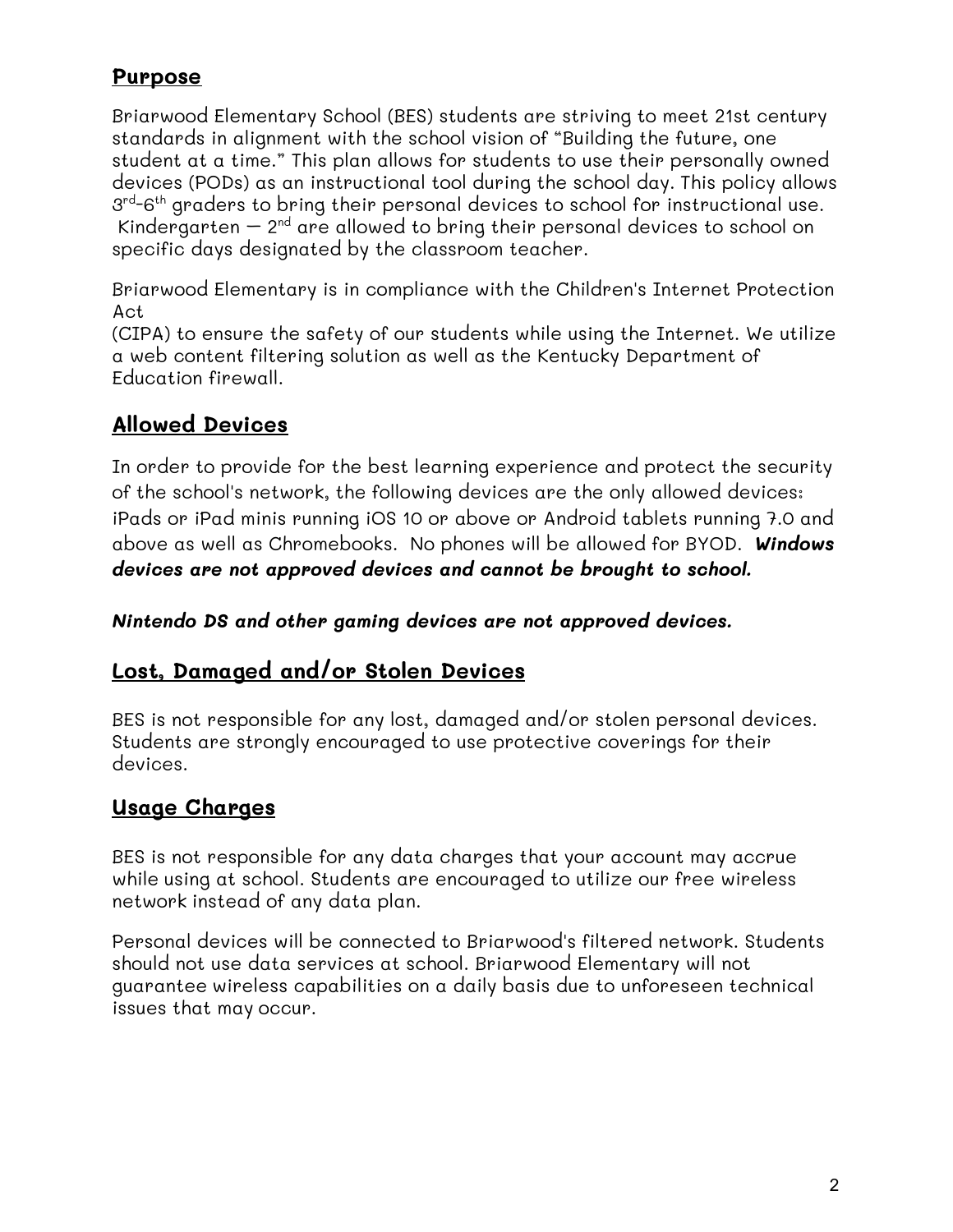# **Teacher Rights/Responsibilities**

Each teacher has the discretion to allow the use of personal devices in the classroom. Briarwood Elementary (all faculty) retains the right to collect, examine, and/or search any device for the following reasons:

• Suspicion of causing technology/network problems such as virus or Trojan.

• Suspicion of a violation of student code of conduct (inappropriate use, harassment, or misrepresentation of information). Students will be required to provide any password to unlock the device. Refusal to do so will result in disciplinary action.

# **Student Guidelines**

Students using personal devices must adhere to the Warren County Student Code of Conduct, Warren County Schools Student Handbook, Warren County Schools Acceptable Use Policy, and the Briarwood's Elementary Acceptable Use Policy for Personally-Owned Devices.

PODs will remain on silent or turned off unless directed otherwise by the teacher. PODs may not be used to cheat on tests, quizzes or assignments. Students may not use PODs for making phone calls or texting. Students may not use the personal device to record or post images, video or audio of other students, Briarwood faculty and/or other persons on school grounds.

Devices may only be used for instructional purposes and the accessing of approved websites, applications, or files. Any use of the device otherwise will be considered a violation of the policy and will warrant disciplinary action.

Students are prohibited from bringing devices on premises that will infect the network with a virus, Trojan, or program designed to damage, alter, destroy, or provide access to unauthorized programs. Students are prohibited from any "hacking" type activities.

Printing from personal devices is not permissible at school. All devices must be charged and ready for use prior to school.

## **Recommended Devices**

iPad 4th generation, Air, Air 2, or Pro (running iOS 10 or higher) iPad Mini 3 or 4 (running iOS 10 or higher) Chromebooks

Warren County Acceptable Use Policy can be found at this link: [http://www.warrencountyschools.org/userfiles/2632/My%20Files/Oct%202015%20Acceptable](http://www.warrencountyschools.org/userfiles/2632/My%20Files/Oct%202015%20Acceptable%20Use%20Revisions.pdf?id=592881) [%20Use%20Revisions.pdf?id=592881](http://www.warrencountyschools.org/userfiles/2632/My%20Files/Oct%202015%20Acceptable%20Use%20Revisions.pdf?id=592881)

**Bring Your Own Device Usage Agreement**